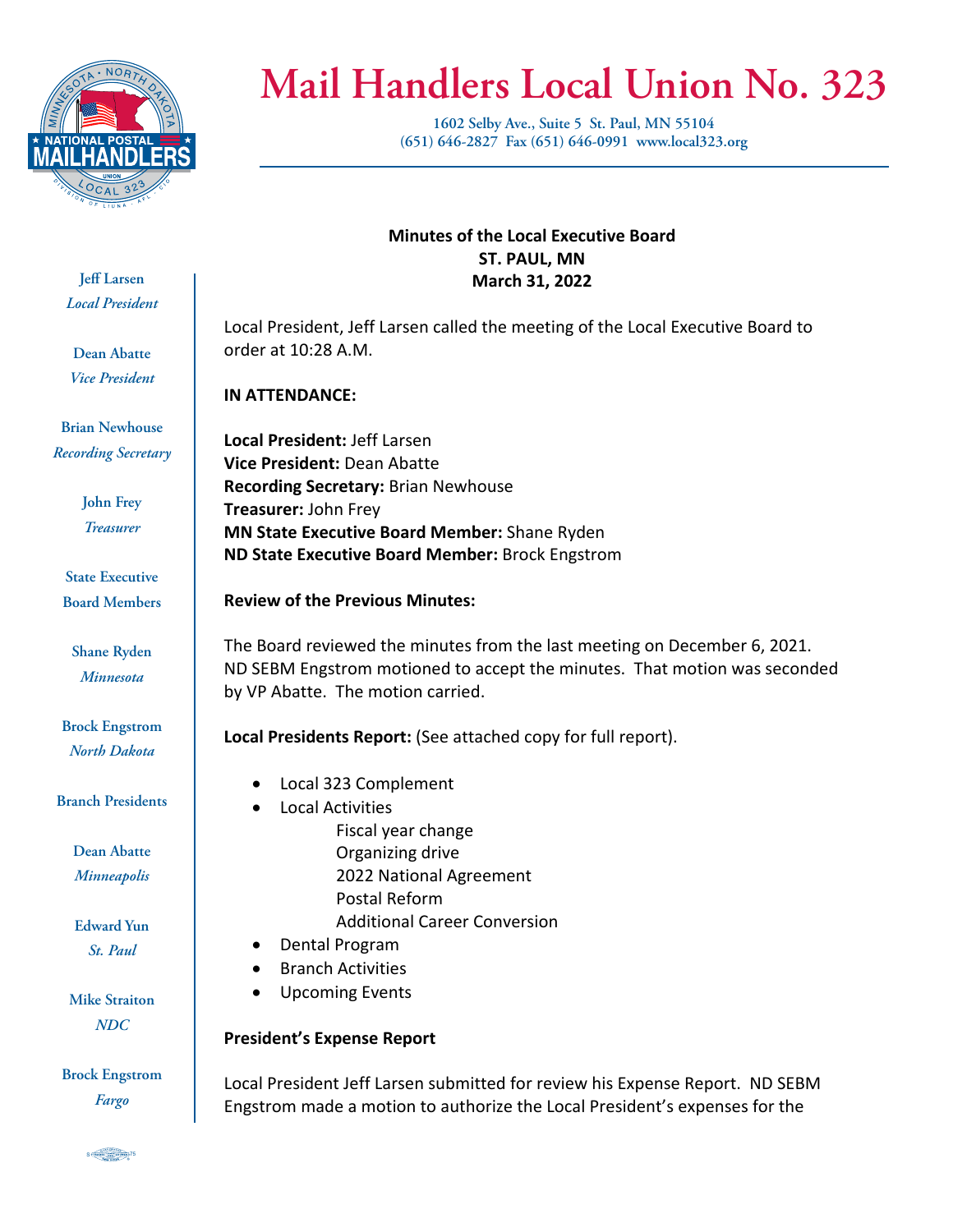timeframe of the report. This motion was seconded by Vice President Abatte. The motion carried.

### **Proposal**

President Larsen proposed that Local 323 provide a gift card to Step 3 representative David Ross in recognition of his service upon his retirement. Treasurer Frey motioned to accept the proposal. VP Abatte seconded the proposal. The proposal was accepted.

#### **Treasurer's Report:**

Local Treasure John Frey provided the Local Executive Board with a report of the Local Union's income and expenses including a Profit and Loss statement. MN SEBM Ryden motioned to authorize the expenses of the Local Union for the time frame of the report. VP Abatte seconded the motion. The motion carried.

## **Officers Reports:**

**MN SEBM Shane Ryden -** Reports for Mankato (100% membership), St. Cloud, Duluth, and the Postal Support Annex.

## **Submitted Agenda Items:**

- Mail Handler PAC
- Local 323 Picnic

There being no additional items before the Board, ND SEBM Engstrom made a motion to adjourn the meeting. Treasurer Frey seconded that motion, and the motion carried. The meeting was adjourned at 12:33 P.M.

Respectfully Submitted,

Brian Newhouse Recording Secretary Local 323 National Postal Mail Handlers Union

cc: Local Union Council Branch Leaders File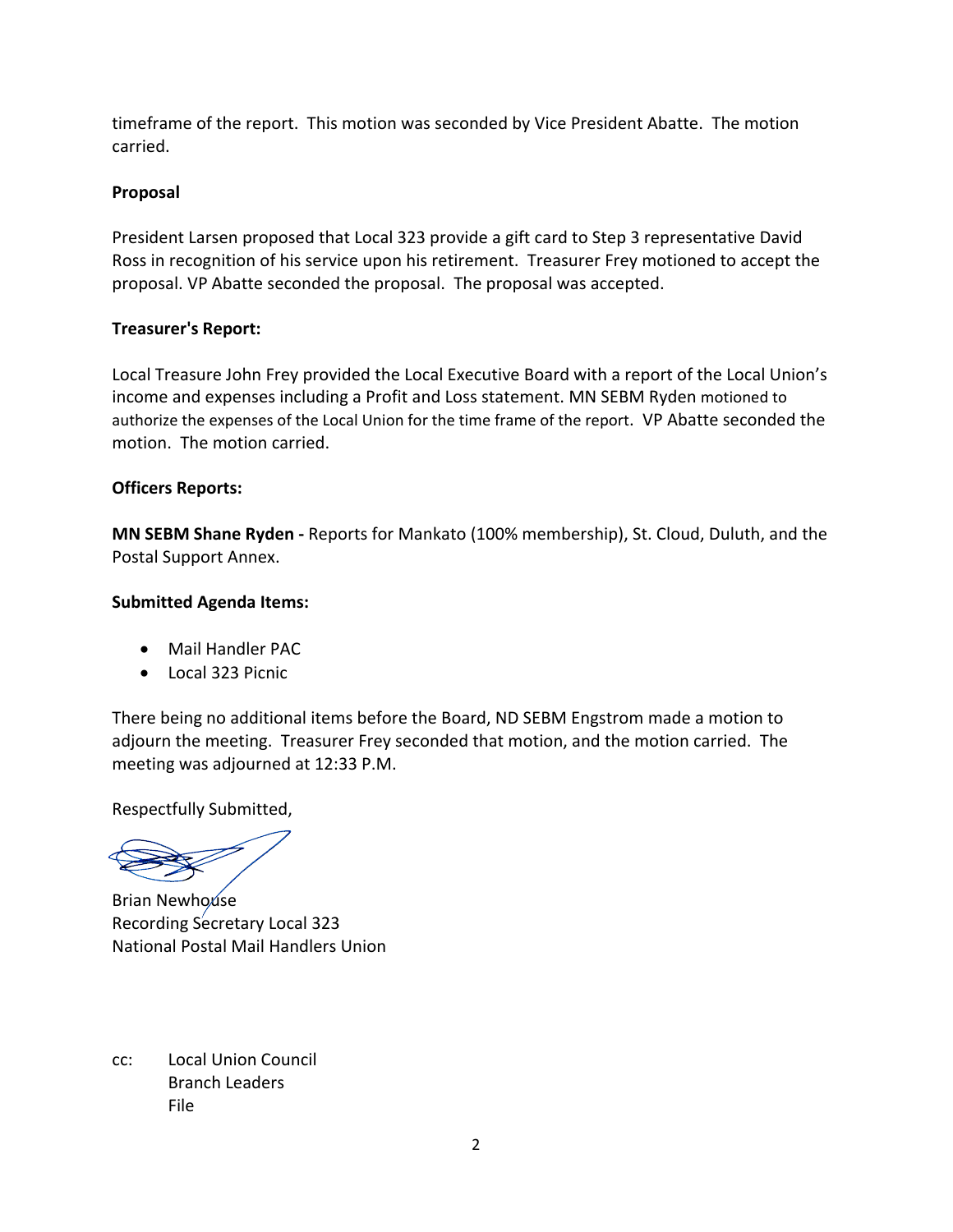

## **Mail Handlers Local Union No. 323**

**1602 Selby Ave., Suite 5 St. Paul, MN 55104 (651) 646-2827 Fax (651) 646-0991 www.local323.org**

March 31, 2022

**Jeff Larsen** *Local President*

**Dean Abatte** *Vice President*

**Brian Newhouse** *Recording Secretary*

> **John Frey** *Treasurer*

**State Executive Board Members**

**Shane Ryden** *Minnesota*

**Brock Engstrom** *North Dakota*

**Branch Presidents**

**Dean Abatte** *Minneapolis*

**Edward Yun** *St. Paul*

**Mike Straiton** *NDC*

**Brock Engstrom** *Fargo*

**Local President's Report Local Executive Board**

## **Local 323 Complement:**

The Local 323 career complement as of Pay Period 05‐22 is 736 (654 MN & 82 ND) and the MHA complement is 100 (84 MN & 16 ND). Combined Membership as of Pay Period 06‐22 is 766.

**Local Activities:**

## **Fiscal Year Change**

January  $1<sup>st</sup>$  represents a new fiscal year for the Local Union and the Members of the Local Executive Board are aware that many tasks are associated with this change. Among the tasks which must be completed are the:

- o Issuance of W‐2's to employees (all Representatives)
- o Filing of W‐2's with both States
- o Filing of W‐2's along with W‐3 with the Social Security Administration
- o Issuance of 1099's to vendors
- o Filing of 1099's along with 1096 to IRS

These activities set us on the road towards our annual audit. The audit of our 2021 activities was conducted on March  $7<sup>th</sup>$  and  $8<sup>th</sup>$ . Local Treasurer John Frey and I completed the uploading of our LM‐2 to the Department of Labor on March  $30<sup>th</sup>$ . A copy of the LM-2 was provided to the Members of the Local Executive Board via email prior to its submission. The filing of our forms 990 and 990‐T with the IRS as well as our filings with the States, are not due until May 15<sup>th</sup>.

Legacy Professionals will be scheduled to discuss the results of the audit at the next meeting of the Local Executive Board.

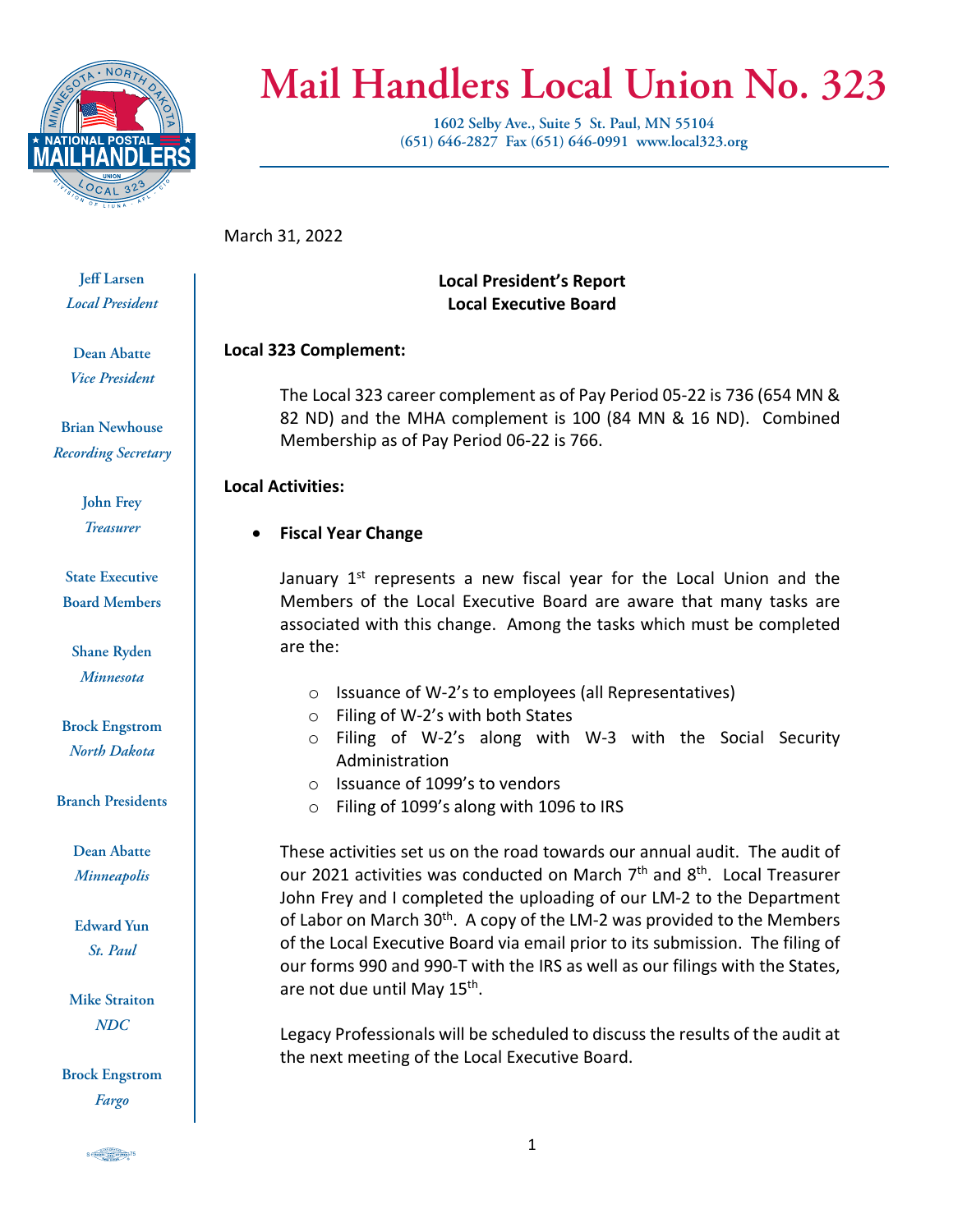#### **Organizing Drive**

Local 323 conducted an organizing drive during the last three months of 2021. The purpose was to enroll non‐members into the Union. This began with a personal letter to each non-member inviting them to join with us in Union solidarity. The letter included a completed PS Form 1187 for their signature as well as a postage paid envelope for returning this 1187 to the Local Office. Several new Members were recruited during this initial phase of the drive. The second phase of the drive involved enlisting the help of the Membership in signing up any non‐member who didn't respond to our mailing. Each Member in the targeted Branches received a letter which announced the organizing drive and informed them of the additional enrollment reward of \$50.00; and, the

opportunity to win an Apple iPad Air 4 with AirPods Pro (a.k.a., the grand prize). In sum, close to 600 letters were sent out to the Membership. Attached to each letter was a list of the non‐members in their Branch.

Due to delays in the processing of some 1187 forms, the drawing for the grand prize did not occur until February. The big winner was Steward Jarred Hoover of the Minneapolis Branch who won the grand prize. Congratulations to Jarred and all the Members who participate in this drive. To be sure, I would be remiss if I didn't express my gratitude to everyone who participated in the 2021 organizing drive. Together, the Members, Representative, and Officers, of Local 323 increased Union solidarity throughout the Local Union.

#### **2022 National Agreement – Contract Proposals**

The 2019 National Agreement will expire on September 20, 2022. Proposals for changes to the contract were due January 28, 2022. On January 13<sup>th</sup> the Local Union Council met and discussed the bargaining proposals that would be submitted by Local 323. Following this discussion, an extensive proposal was submitted that revolved primarily around economic issues. From February  $7<sup>th</sup>$  through the  $11<sup>th</sup>$ , I served as a Member of the Field Negotiating Committee which reviewed and made recommendations on the contract proposals that had been submitted from across the country. Negotiations over the terms of the 2022 National Agreement are scheduled to begin on June  $10<sup>th</sup>$ .

#### **Postal Reform**

For numerous years the Local 323 legislative team has been writing our Congressional Representatives and attending Legislative Conferences to advocate for changes to the statues which govern the Postal Service. Primary among our legislative objectives was the repeal of the requirement that the Postal Service prefund retiree healthcare decades into the future.

The Postal Service Reform Act of 2022 (H.R. 3076) passed in February by a vote of 342‐92 in the House of Representatives. The measure gained the support of all 222 Democrats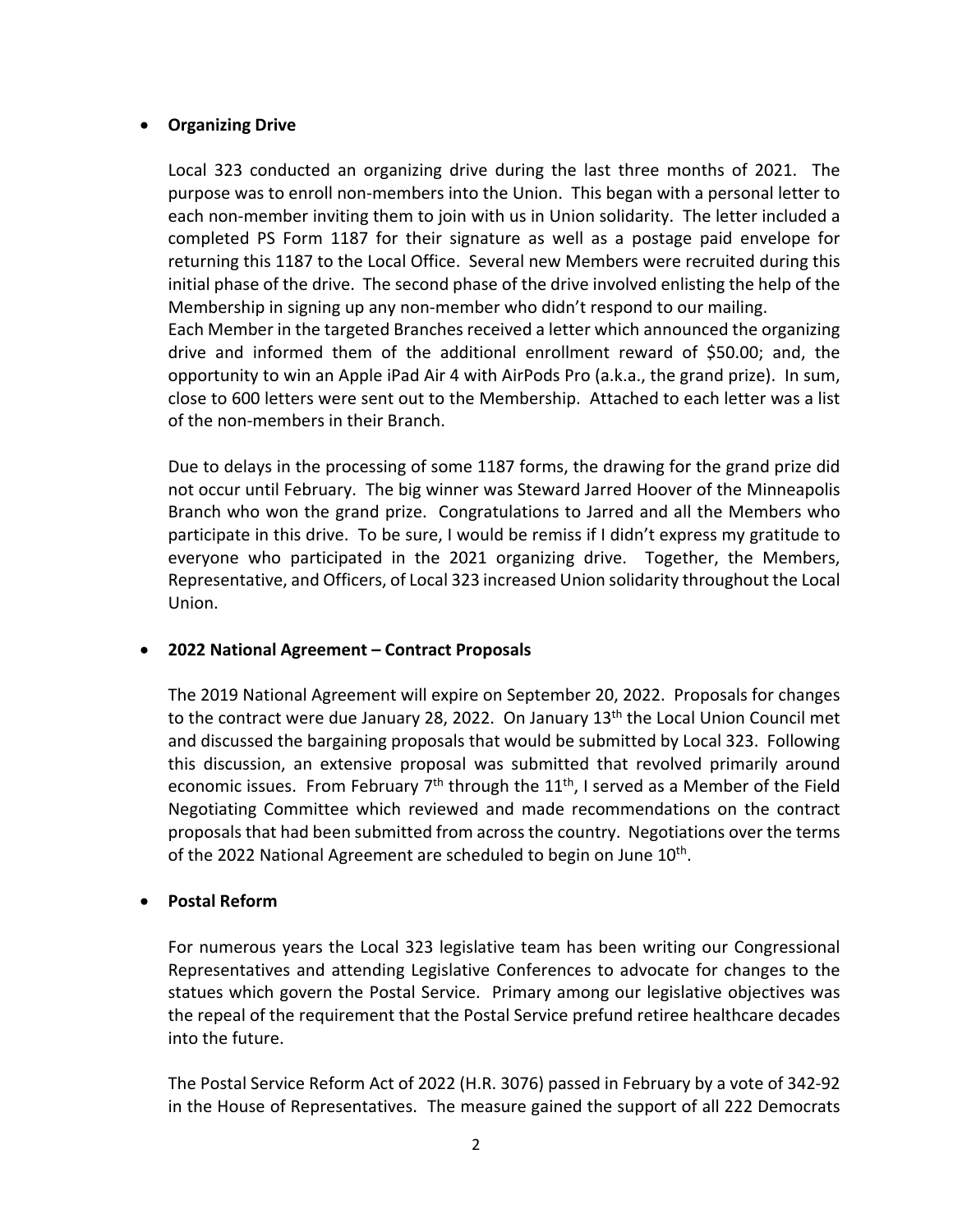and 120 Republicans. Following House approval of this bill, Senator Rick Scott (R‐FL) objected, blocking the bill because of a technicality. The Senate approved its version (S. 1720) by a vote of 79-19 on March  $8<sup>th</sup>$ . In the Senate, 48 Democrats were joined by the two Independents and 29 Republicans in voting for the measure.

A key element of the Postal Service Reform Act is that it eliminates the prefunding mandate and integrates retiree healthcare with Medicare. The Act also formalizes the obligation to deliver mail and packages six days per‐week, and provides for additional accountability, transparency, and delivery performance reporting.

The Postal Service Reform Act is expected to save the Postal Service \$22.6 billion over 10 years by requiring future Postal retirees to enroll in Medicare as their primary insurance. Another \$27 billion would be saved by the repeal of a pre‐funding requirement for retiree healthcare under the 2006 Postal Enhance and Accountability Act.

Current Postal employees would be placed in a Postal‐only risk pool within the Federal Employees Health Benefit Program (FEHBP) known as the Postal Service Health Benefits Program (PSHBP). These Postal‐only plans in will be ran and regulated in a way identical to current FEHBP plans. The major plans now available will continued to be offered in the PSHBP. While the benefits would remain equivalent, the premiums would be significantly reduced. This is because of Postal participants being placed in a separate risk pool with new rules related to Medicare enrollment.

Active employees under the age of 64 as of January 1, 2025, when both retired and at least age 65, are required to enroll in Medicare, with a few exceptions (those enrolled in TRICARE, Indian Health Services, or those living abroad). Currently, around 80% of Postal annuitants enroll in Medicare and Postal employees have contributed over \$34 billion to Medicare since 1983.

Current Postal annuitants, and those who retire before January 1, 2025, would not be required to enroll in Medicare. In addition, active Postal employees over the age of 65 may elect to stay in the Postal‐only FEHBP. Annuitants who have not opted to enroll in Medicare when eligible, but have subsequently changed their mind, may enroll without a late enrollment fee.

The Postal Service Reform Act of 2022 was sent the to the White House this last Monday and President Biden has 10 days to sign the bill.

#### **Additional Career Conversions**

Earlier this week the National Union announced a Memorandum of Understanding that will result in the career conversion of 1202 MHAs nationwide. This Memorandum of Understanding provides for the conversion of 27 MHAs in the NDC Branch. Similar to previous agreements, conversions will not be counted against the 1 in 4 transfer ratio and